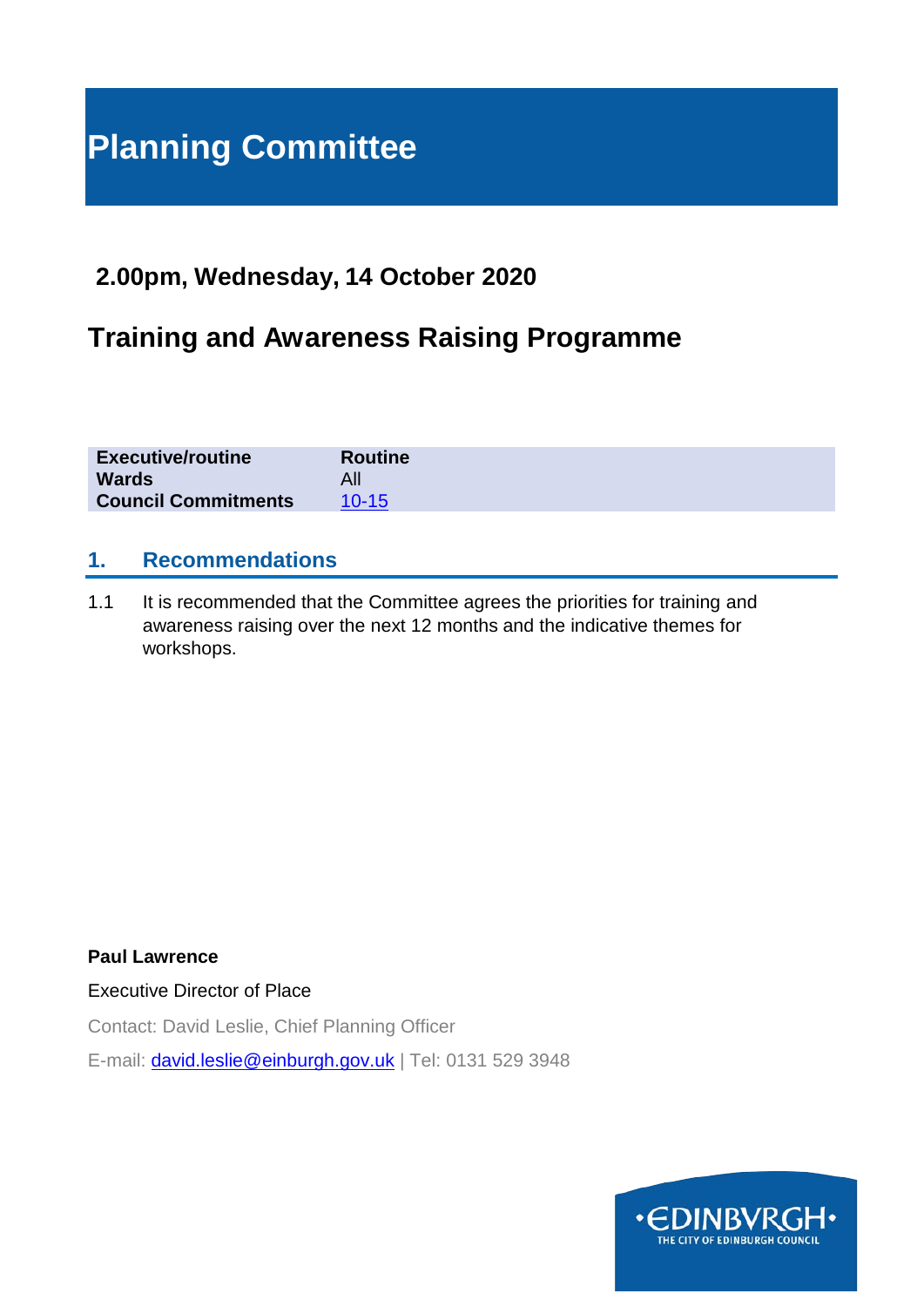**Report**

# **Training and Awareness Raising Programme**

### **2. Executive Summary**

2.1 The report sets out the proposed themes and dates for the training and awareness programme for Planning Committee members, and where relevant, members from other Council committees.

#### **3. Background**

- 3.1 A member training and awareness raising programme has been in place for the Planning Committee over the last five administrative terms of the Council. The programme continues to support a wider group of elected members who have an interest in, or requirement to be briefed on, relevant Planning issues.
- 3.2 The programme provides a helpful way to build awareness and understanding of planning issues for Edinburgh and the wider city region. Similarly, the programme has facilitated improved awareness and mutual understanding with partner organisations and key stakeholders, including government agencies, local partners and the development sector.
- 3.3 The programme for the past year was largely undertaken with the exception of the Planning Committee Tour in June which was unable to take place due to Covid-19 restrictions.

#### **4. Main report**

- 4.1 As per previous years, the programme will be based around two-hour interactive workshops, with a lead speaker(s). Where necessary representatives from partner organisations and the development sector will be invited to contribute to the sessions. Five dates have been added to the Council diary for Wednesday afternoons and are noted as follows:
	- 4 November 2020;
	- 16 December 2020:
	- 3 February 2021;
	- 10 March 2021; and
	- 9 June 2021 (full day Planning Committee Tour).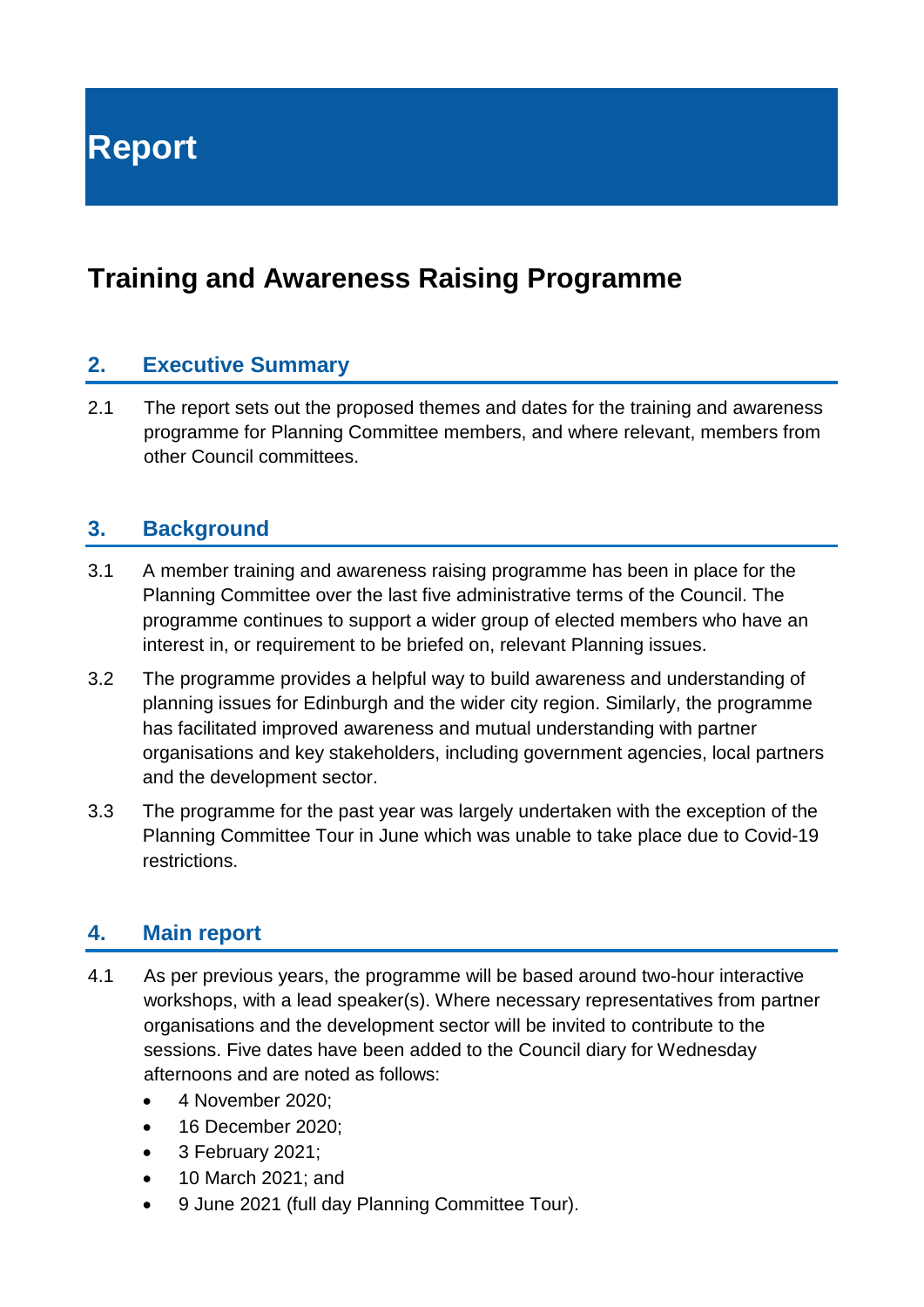- 4.2 With restrictions on physical meetings continuing in the short to medium term, the workshops are planned as Microsoft Teams meetings. This will be reviewed as the programme progresses. The Planning and Building Standards services are already holding staff workshops and can use this experience to deliver training for elected members.
- 4.3 The format of the Planning Committee Tour, which would normally consist of visits by coach to several sites across the city, may require a different approach on this occasion. The potential to conduct a 'virtual tour' is being explored, which would allow members to review recently completed developments and ask questions of those directly involved in the planning and delivery processes. Events such as [Doors Open Day](https://www.doorsopendays.org.uk/) are already delivering their programme digitally through virtual tours, webinars, and audio trails and there is much to learnt from this.
- 4.4 The Planning service is already looking at new ways to undertake committee site visits through the possible use of video and real time broadcasts. This could in some ways increase accessibility by removing barriers to physical access to sites. Members will be provided with more detail as this work progresses.
- 4.5 Following a workshop with members of the Planning Committee, focussing on the high-level actions arising from the Legal Review of Council Planning Process, it is proposed to address other planning improvements in workshops. This and the other proposed themes for the 2020/21 programme will include:

#### **Service improvements and performance monitoring**

- Outcomes from the Legal Review of the Planning service
- Service improvement planning
- Development Management Sub Committee processes and decision making (including advice on use of conditions, mixed decisions, etc)

#### **Development planning**

- Proposed City Plan 2030
- Planning for mixed use sites
- Land use strategies and the tools available legislative frameworks and masterplan consent areas
- Carbon reduction and adaption

#### **Planning for climate change**

- Surface water and flooding
- Trees, landscaping and biodiversity

#### **Planning Legislation**

- Short term lets regulations and implementation
- Other relevant legislative changes
- 4.6 The workshops continue to provide the opportunity to deliver cross-Committee training on the above themes with members from the Housing, Homelessness and